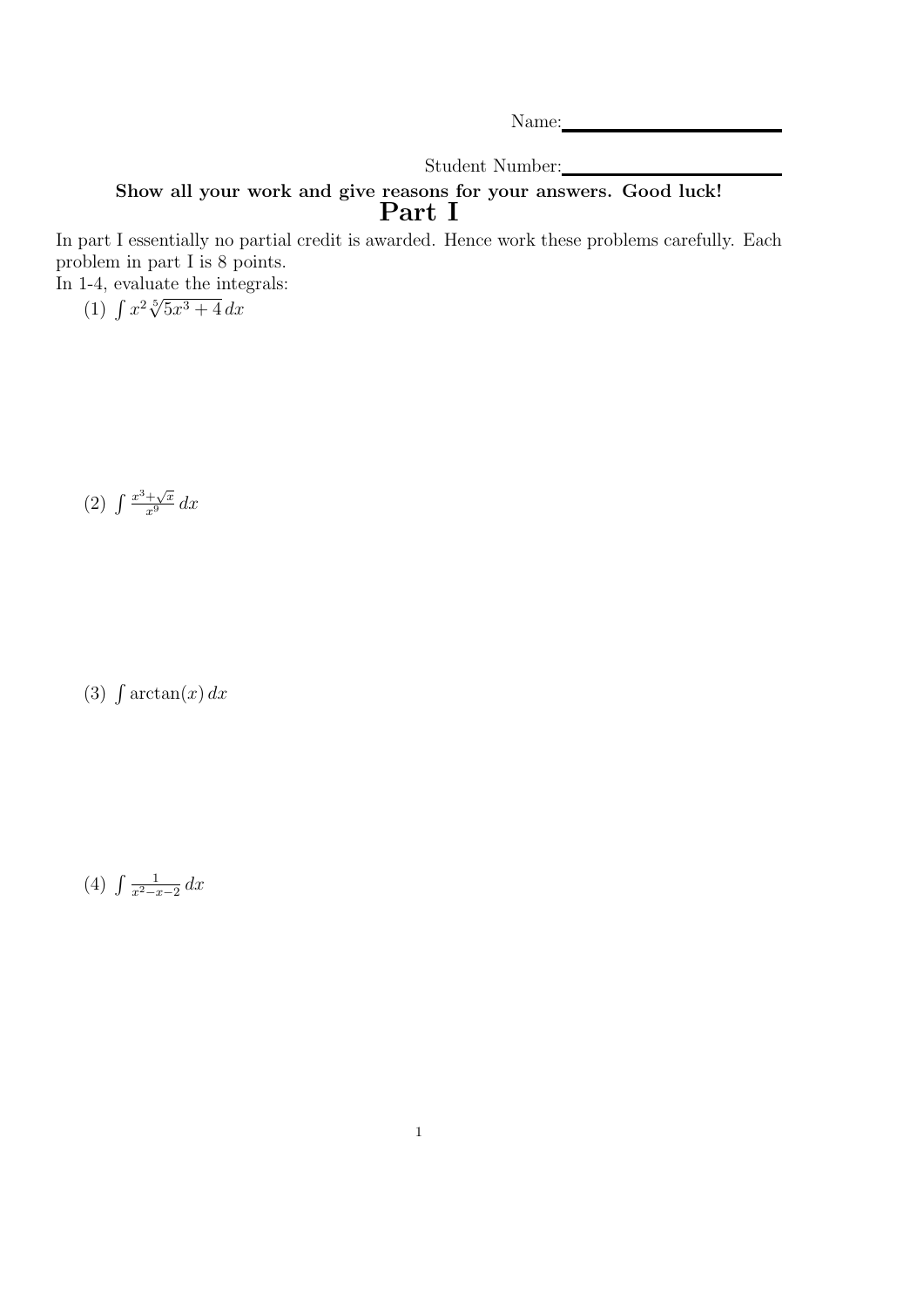(5) Use a Riemann sum with  $n = 4$  terms to estimate  $\int_0^1 e^{x^2} dx$ . How many terms would be needed if we want an error of less than  $1/100$ ? You can use that  $e^1 = e \leq 3$ .

(6) Set up an integral for the volume of the solid of revolution obtained by rotating the area bounded by  $y = x^9 + 3x^2 + x + 5$ ,  $y = -1$ ,  $x = 0$  and  $x = 1$ , about the line  $x = -4$ .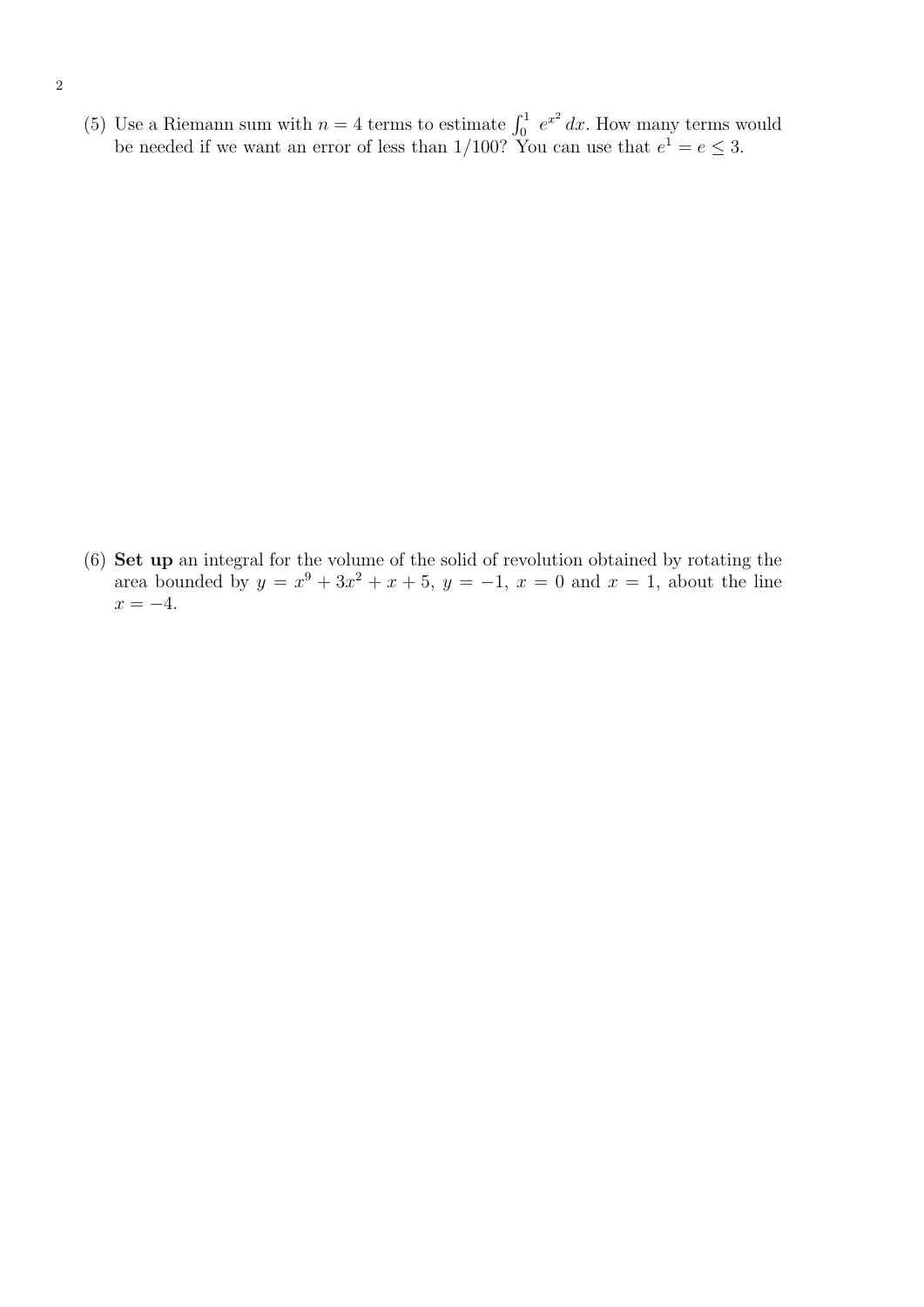3

(7) Let

$$
F(x) = \int_{x^2}^{\sqrt[3]{x}} \ln(t^2) dt.
$$

Find  $F'(x)$ 

(8) Set up an integral for the arc length of the parametric curve

$$
\begin{cases} x = te^t \\ y = \arctan(t) \end{cases}
$$

with  $0\leq t\leq 1.$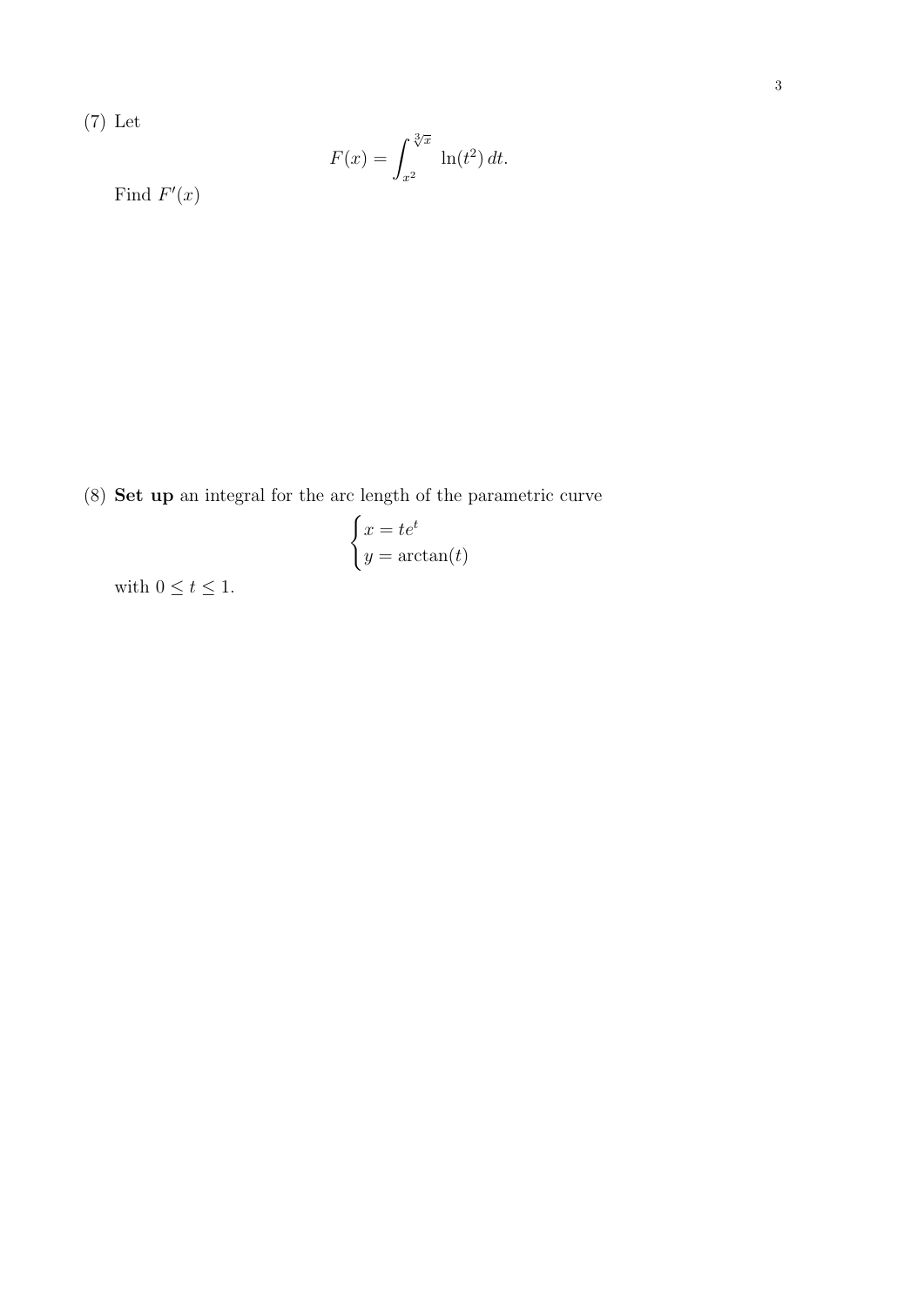(9) Find the volume of the solid in three-space whose intersection, by planes perpendicular to the x-axis, is a square one side of which stretches from the graph of  $y = x^2$ to the graph of  $y = x^3$ , where  $0 \le x \le 1$ .

(10) Find the work done in pumping the water out of an inverted round cone of height  $h = 5 m$ . and radius  $r = 7 m$ . You may use that the density of water if  $1000 kg/m<sup>3</sup>$ .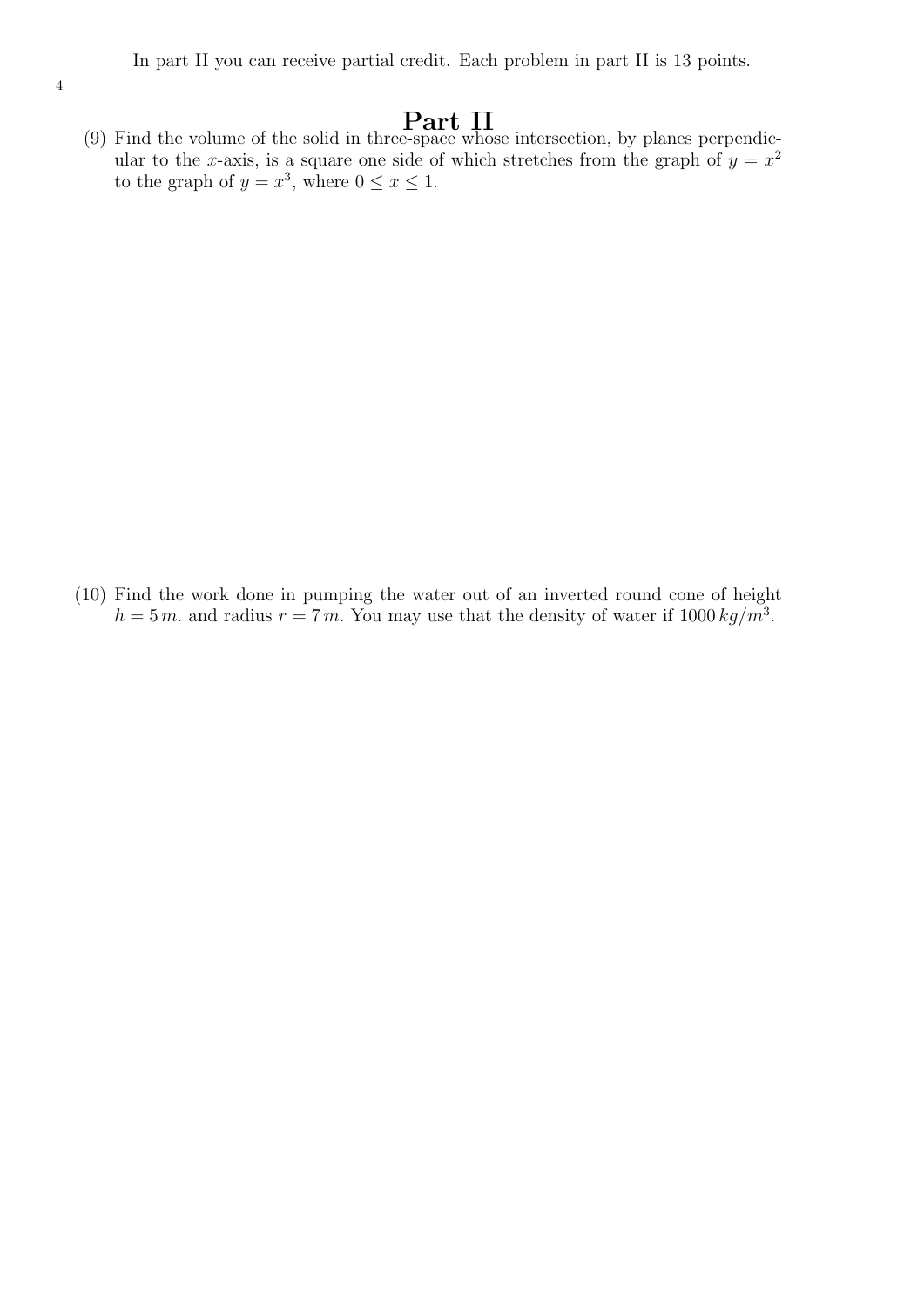(11) Evaluate  $\int \frac{x^2+5}{x^3+x} dx$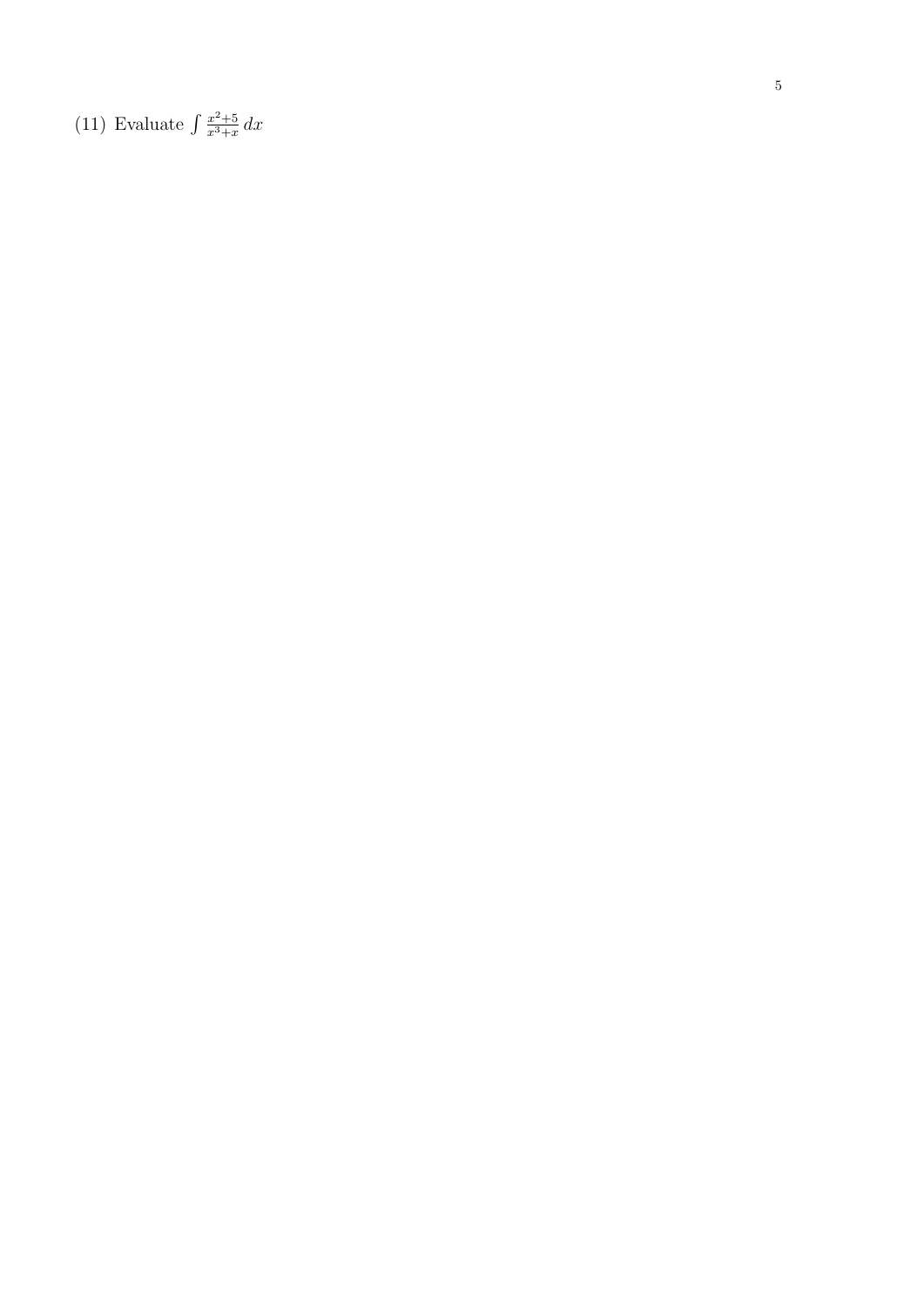Name:

Student Number:

## Show all your work and give reasons for your answers. Good luck! Part I

In part I essentially no partial credit is awarded. Hence work these problems carefully. Each problem in part I is 8 points. In 1-4, evaluate the integrals:

(1)  $\int x \sin(5x^2 + 4) dx$ 

(2)  $\int \frac{x+\sqrt{x}}{x^3} dx$ 

 $(3)$   $\int \ln(x) dx$ 

 $(4) \int \frac{1}{x^2-1}$  $rac{1}{x^2-1}$  dx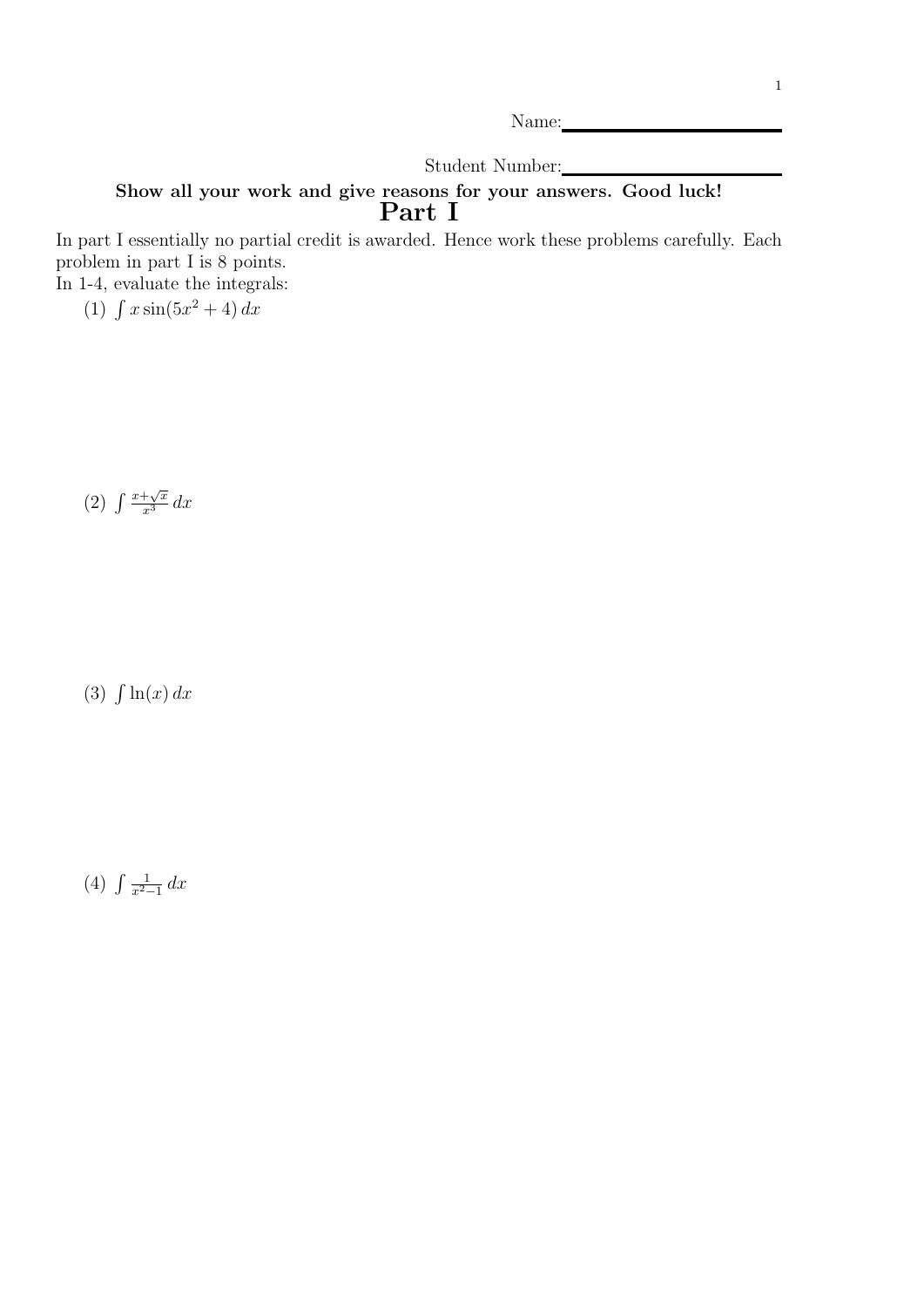(5) Use a Riemann sum with  $n = 5$  terms to estimate  $\int_0^1 \cos(x^2) dx$ . How many terms would be needed if we want an error of less than 1/100?

(6) Set up an integral for the volume of the solid of revolution obtained by rotating the area bounded by  $y = x^7 + 3x^2 + x + 5$ ,  $y = 1$ ,  $x = 0$  and  $x = 1$ , about the line  $x = -3$ .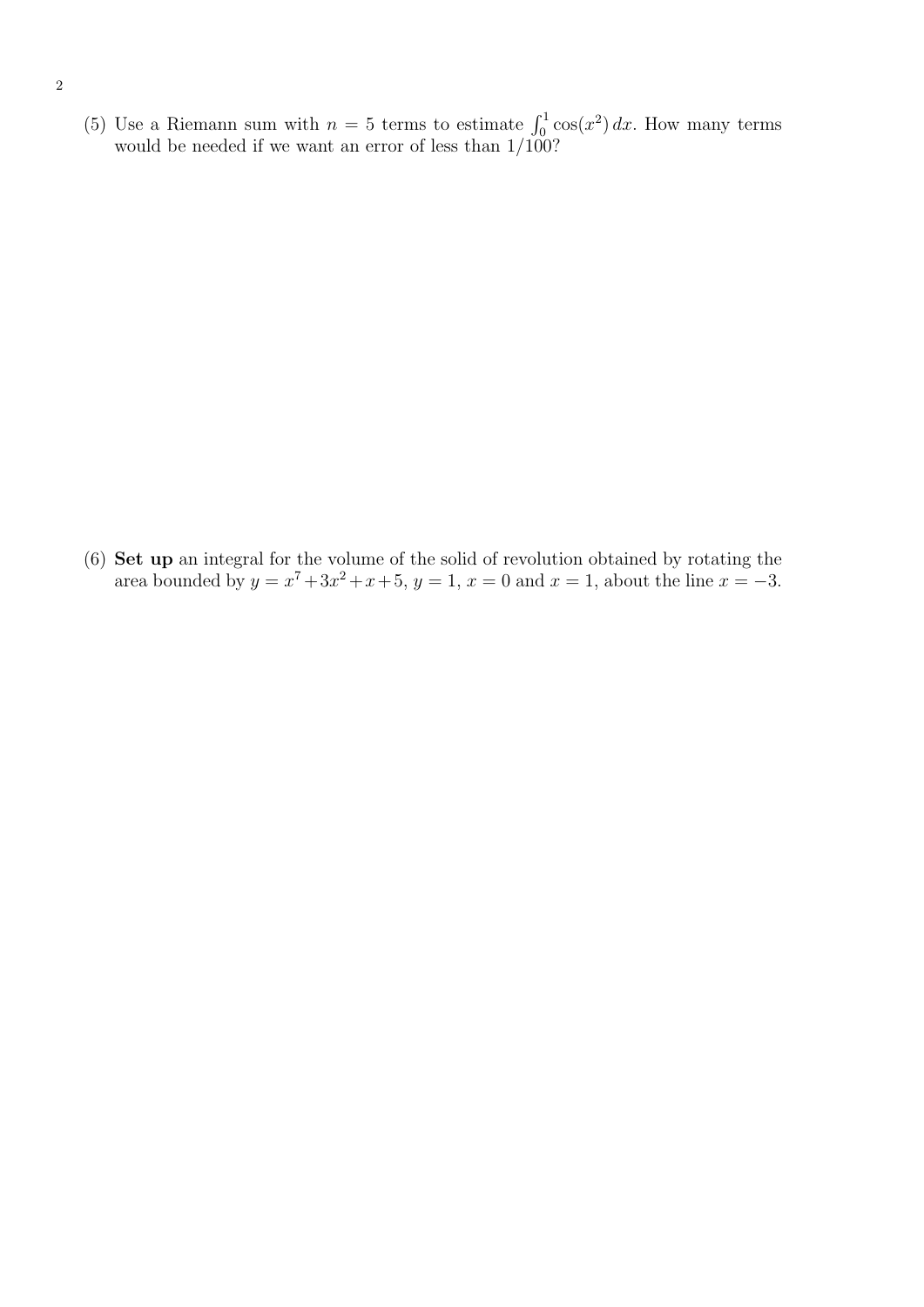$$
F(x) = \int_{\sqrt{x}}^{x^2} \ln(t^2) dt.
$$

Find  $F'(x)$ 

(8) Set up an integral for the arc length of the parametric curve

$$
\begin{cases} x = t \sin(t) \\ y = \arctan(t) \end{cases}
$$

with  $0 \le t \le 1$ .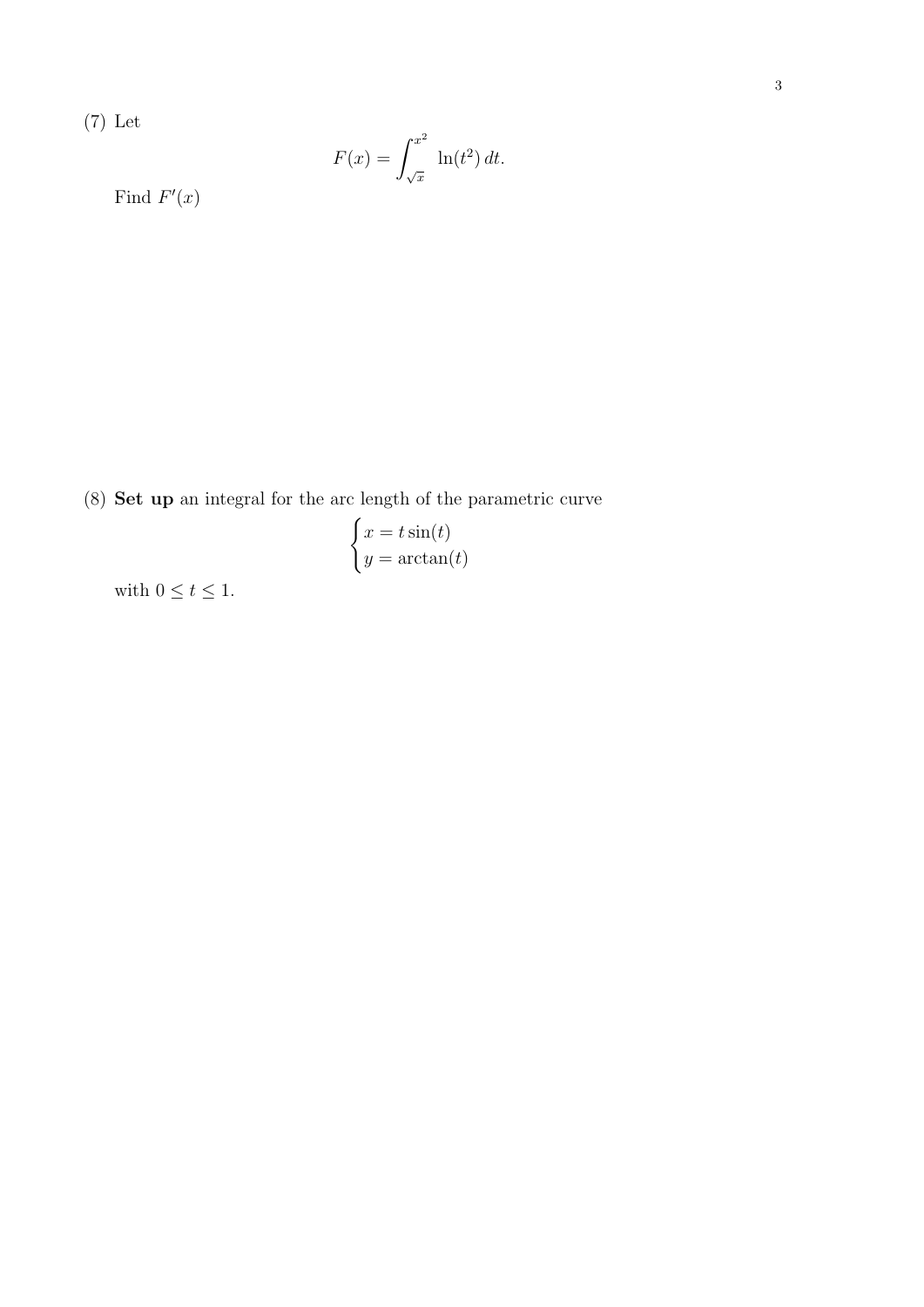## Part II

In part II you can receive partial credit. Each problem in part II is 13 points.

(9) Find the volume of the solid in three-space whose intersection, by planes perpendicular to the x-axis, is a square one side of which stretches from the graph of  $y = x^2$ to the graph of  $y = \sqrt{x}$ , where  $0 \le x \le 1$ .

(10) Find the work done in pumping the water out of an inverted round cone of height  $h = 8 m$ . and radius  $r = 5 m$ . You may use that the density of water if  $1000 kg/m<sup>3</sup>$ .